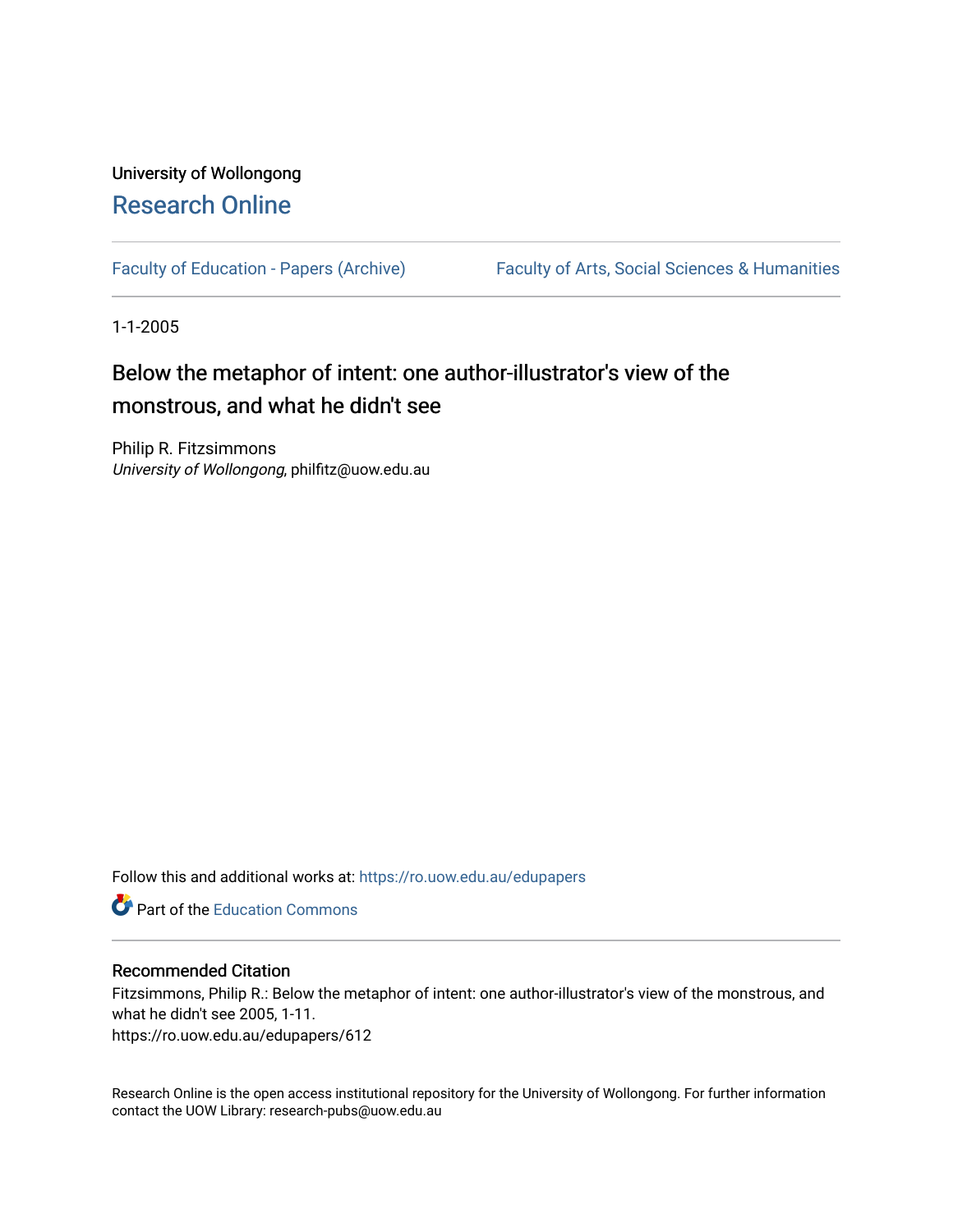# **Below the Metaphor of Intent: One Author-Illustrator's view of the Monstrous, and What He Didn't See**

# *Fitzsimmons, P.*

Abstract: This paper details the findings of a project that focused on illuminating how one of Australia's leading graphic-novelists, Marcello Baez, created the ideal of the monster and the monstrous in his best selling text, *Diablo.* The interviews with Baez revealed he deliberately inserted a series of symbolic elements in his visual storytelling; in particular he deliberately underpinned his text-illustration journey with what he considered to be generic view of what constitutes a more global ideal of the monster in the Western World. However, during the course of the interviews an ideographic set of highly personal fears relating to the concept of the 'monstrous' also emerged. Unaware that he had unconsciously inserted these manifestations of his "false self, or mask""<sup>1</sup>. Baez recognised that he had also centred on a deeply held view of the monstrous that centred on sexuality, the binding of time and the need for an affirmation of living. While this paper gives further weight to Chetwynd's claim that the rise and nature of the monster in a text represents the "author's deepest repressed feelings, fears and failures"<sup>2</sup>, it also sheds light on one view of the nature of the monstrous as held by Generation X.

Key Words: Visual literacy, monsters, myth, mask, false self

#### **1 Setting the Context: From accident to application**

In this chapter I want to argue that the primary nature of the monster, and the pristine meaning of the term monstrous is not based on or found within an external source from the human condition. As I see it, the beasts and monsters found in our oral histories or written texts, are first and foremost firmly grounded in the 'collective consciousness' of the human psyche. All other manifestations emanate from this source. The monster stories that we tell are derived not from the beasts that come to take us, but from the creatures that already inhabit us. We don't tell monster stories we live them. For me, this is the terrifying facet of all the characteristics, forces and appropriations of monsters. Lurking in the inner being, the piloting vision of self and the guiding dialogue we all carry within us is the monster par excellence.

How did I come to this conclusion? While my research is primarily based in the areas of narrative and archetype, and I therefore had a belief that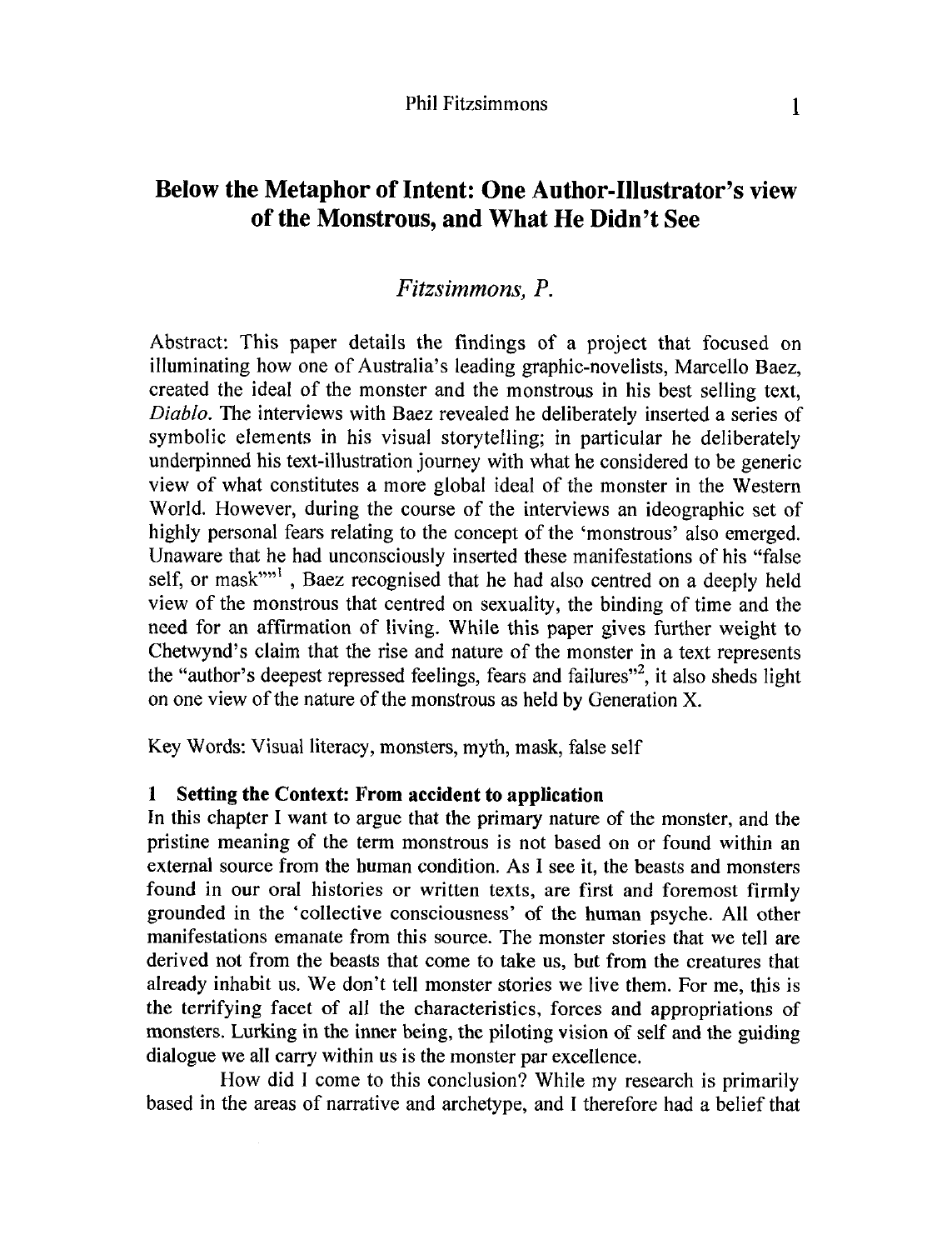monsters are an integral component of all narratives across all cultures. It wasn't until I stumbled into the project described in the ensuing pages that I began to understand that these monsters simply reflect the true nature of the human condition. It is through our narratives that we can gain insight and access to how fictional others dealt with all our potential whereby our lives could become a "Gollum like stumbling" and a two edged sword that has an edge so fine, that it can render one a wielder of kindness or in an instant an inflictor of pain. This is dualistic nature relates to the manner in which we treat each other, but has a more tighter relationship to the manner in which we treat our sense of self.

The focus of the research that led to these conlcusions initially had nothing to do with the concept of monsters, self or inner demons. In seeking to understand what one cohort of adolescent school aged students were actually reading, and why they were reading hard copy texts in a generational context apparently dominated by electronic visuals and a reluctance to read, inadvertently led me back to the ideal of the monstrous in concert with the concepts of myth and the "mask metaphor."<sup>3</sup>

While a majority of the respondents I had been interviewing did not read for pleasure at all, many of those who did reported that they had become engaged with the graphic novel. A genre that I had previously dismissed as simply being a glorified comic on steroids. An author of this text type that received repeated mention as being 'totally sick' was Marcello Baez, and in particular his graphic narrative Diabla was given the same endowment. I began to wonder what was in Baez's text that grabbed these readers. Obviously the research gods of 'methodological appropriateness'<sup>4</sup> were smiling on me because once having tracked him down he was only too willing to be interviewed and share his work.

As soon as Baez opened the drafts of his text at our initial interview I recognised that this is place of research focus where I had been before. While admitting the possibility of a-priori presumptions, my mind's eye was immediately drawn to the visual elements, I could see that littered through the frames of his illustrations and filtered through his character's movements and interactions were hints of monsters and glimpses of the monstrous. My immediate reaction was that these obviously carefully crafted drawings appeared to be elements of what Miller calls the 'animal-monstrous double'. In other words, elements that are a pastiche of the human, animal and monstrous. These facets typically give the reader a jolt, as they do not appear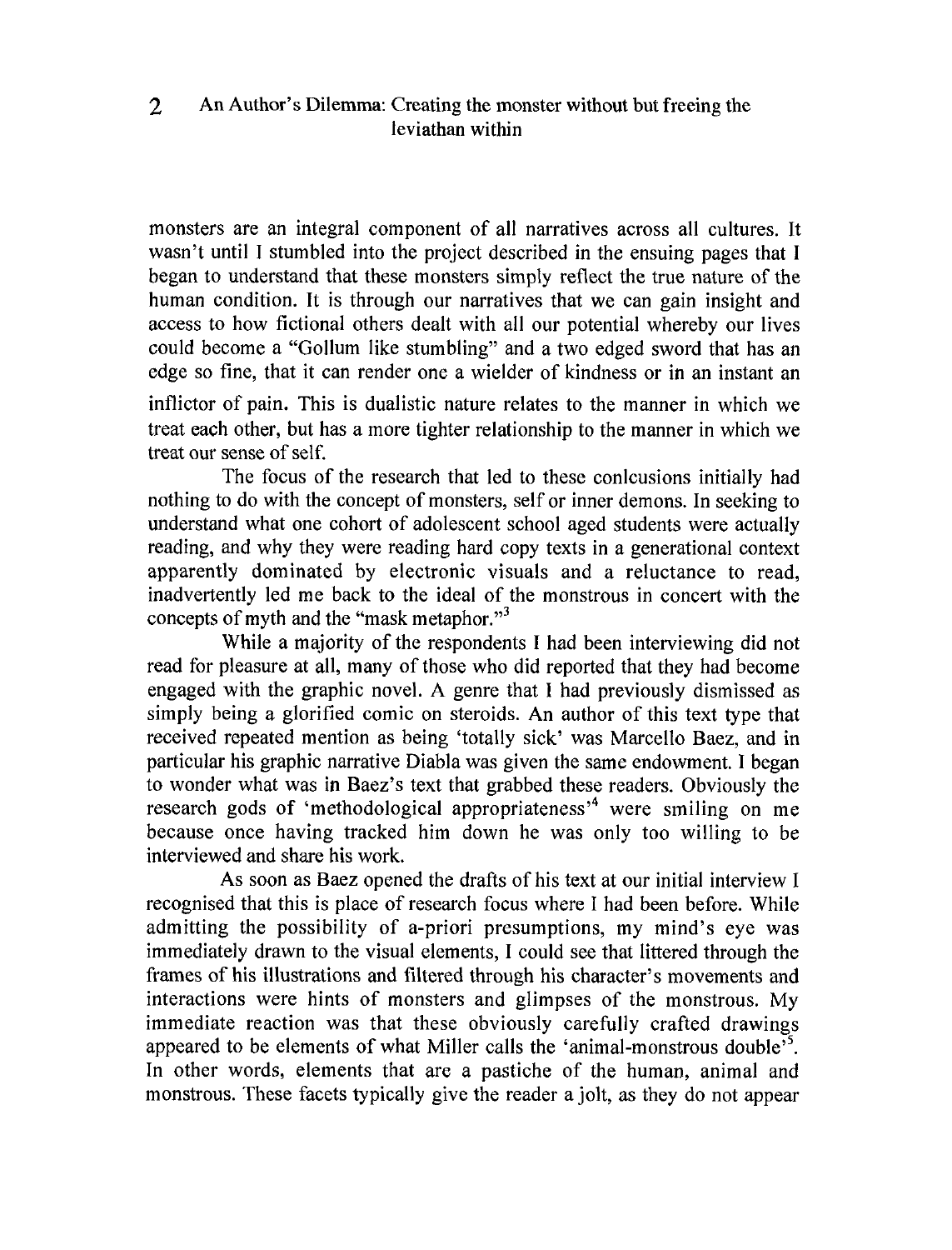#### **Phil Fitzsimmons 3**

to fit the fabric of the archetypal narrative that first world readers have become accustomed to or are instinctively repellent to the typical image of the central character found in narratives. In this text these 'animal-monstrous doubles' were realised as images of dinosaurs, a 'horned' central female character, dragons, a reoccurring cat, a shrivelled demonic father and vulture like masks. As seen in the ensuing paragraphs, my reaction to these elements in concert with the author's intentions and the use of the mythic literature base formed the tools of analysis as to what is the potential nature of the narrative and the accompanying sub-text of the novella in focus.

The monochromatic visuals were accompanied by a story line that focused on a young girl named Lucy (the only character with horns) who wanted to be a rock star, had a broken down father, a kilt wearing boyfriend and who at the end of the novella was simply drawn as sinking into a desert.

While the text clearly suggested a storyline that focused on a young woman's lack of identity as we unpacked Baez's drafting process and the intersection between his ideological purpose and craft, I soon realised that I was also dealing with the revealing of personal myth, "the unfolding of symbolism of self transformation, ... complex, grotesque and a challenge to one's self concept."6 Baez admitted that he had intentionally designed to underpin his visual narrative with an insertion of layers of metaphor that he considered to be his personal slant on cultural truth. These embedded motifs relating specifically to generation x signposted his personal beliefs but at the same time were also designed to be ambiguous. Rather than being a barrier to the meaning making process the ambiguity was also a deliberate tool of drawing the reader into the text, a non-linear form of visual reading that Baez believes is a particular generational process of comprehension.

However, through a series of subsequent iterative "rabbiting interviews"7 it soon became apparent that he also introduced a second series of unintentional layers of metaphoric meaning. To paraphrase Kittleson in an attempt to personalise the generic content of his thoughts. Baez had to also created layers of meaning through visual elements that revealed;

> essential storylines, recurrent ones that run deep in the psyche of the culture. These mythic themes express our deepest goals and values, give credence to our everyday lives in the shape of their settings, characters, and plots. 8

What triggered this realisation that there was an undercurrent of hidden elements was a discussion focussing on the visual literacy tools that Baez had developed to create a coherent flow between the discontinuities that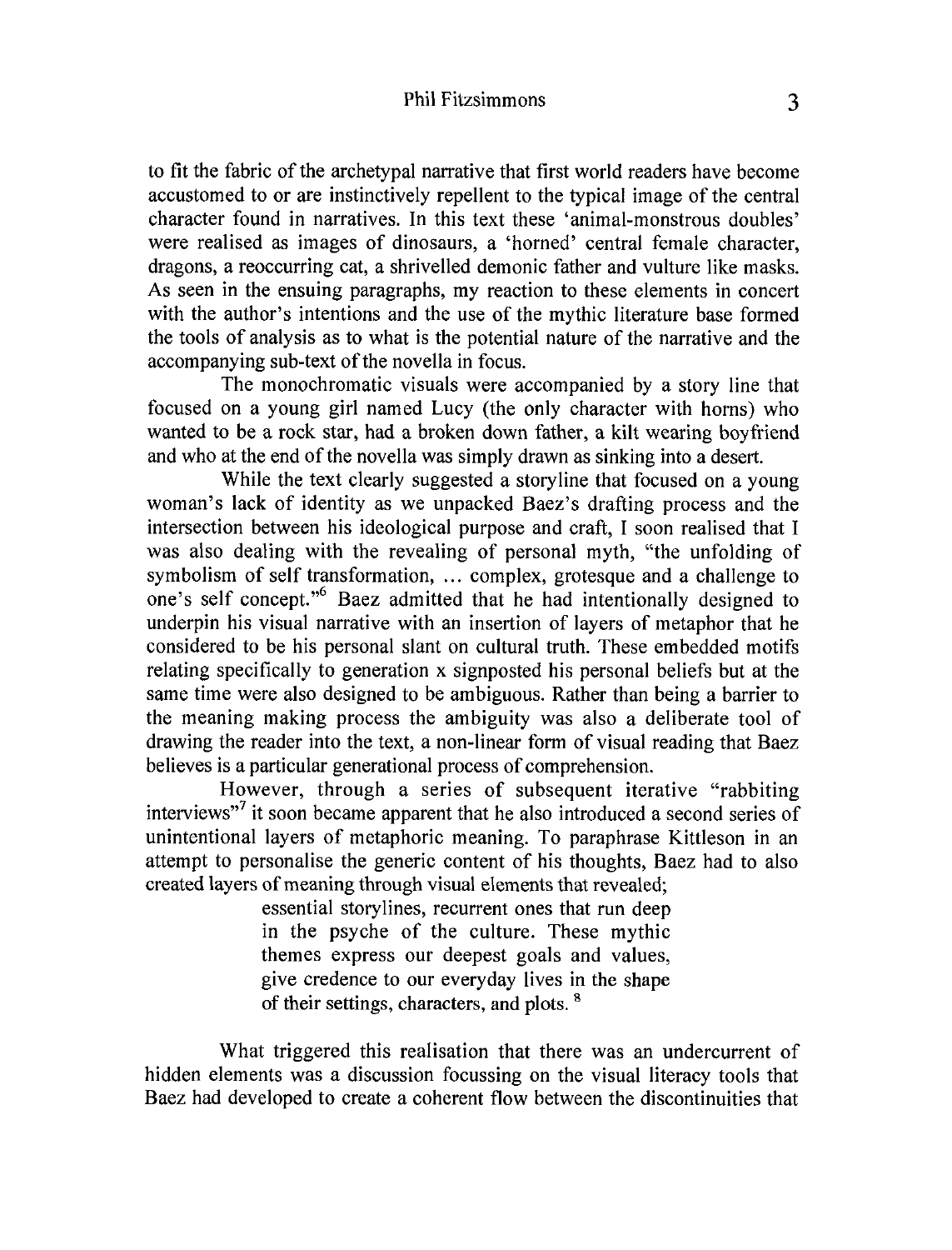the use of individual frames of illustrations naturally engenders. As we unpacked his notion of coherence it became apparent that he had inserted a set of what he thought were apparently benign elements that operated as tools of what I believe can be termed syntagmic flow; visual features that draw the reader-viewer through the text to create cohesive meaning.

As we discussed these, Marcello realised that these visual elements of meaning making pull the reader that he considered to be non-monstrous elements were in fact the exact opposite. As we discussed the meaning potential of each Baez realised that while they appeared to be completely disconnected from the storyline, he had unconsciously created a thread of correlation between them, which underpinned the journey of the central character as both a sub-context of the surface storyline and his own deeper reflective moments. These stylistic devices were more grotesque forms of monstrosity in that they represented the deeper and darker side of the human condition.

Baez was quite shocked at this insertion of a personal filter. As we continued to talk we came to the conclusion that these facets represent the mask that we each hide behind, the enabler of being and psyche that make it possible for us to slip relatively easily between the "golem like shambling creation of our faults and fears"<sup>9</sup> and the mask of respectability that we all hide behind in our normal daily life.

In this text these visual elements of birds, flight and feathers were in fact the "buffer between others and the real self" $10^{10}$ . They represented the author's own individual fears and an insight into his own personal monsters, and perhaps the monsters inhabiting a generational psyche.

#### **2 The Depths of the Monstrous**

A. Monsters of the Cultural Unconsciousness.

As this author sees it, the youth of the western world are haunted by monsters at every turn. He believes these monsters are firmly entrenched in their cultural psyche and lie just below the surface of consciousness waiting to escape. While there is a realisation they are there, Baez further believes there is no real understanding of what they are let alone how to exorcise them. As this author-illustrator sees it, there is a cultural malaise of cultural unconsciousness. And so the reoccurring symbols he had inserted into his text, in tandem with the accompanying succinct wording, were designed to not only focus the reader on the basic flow of the plot but also provide the readerviewer with alley ways of reflection through which the visual elements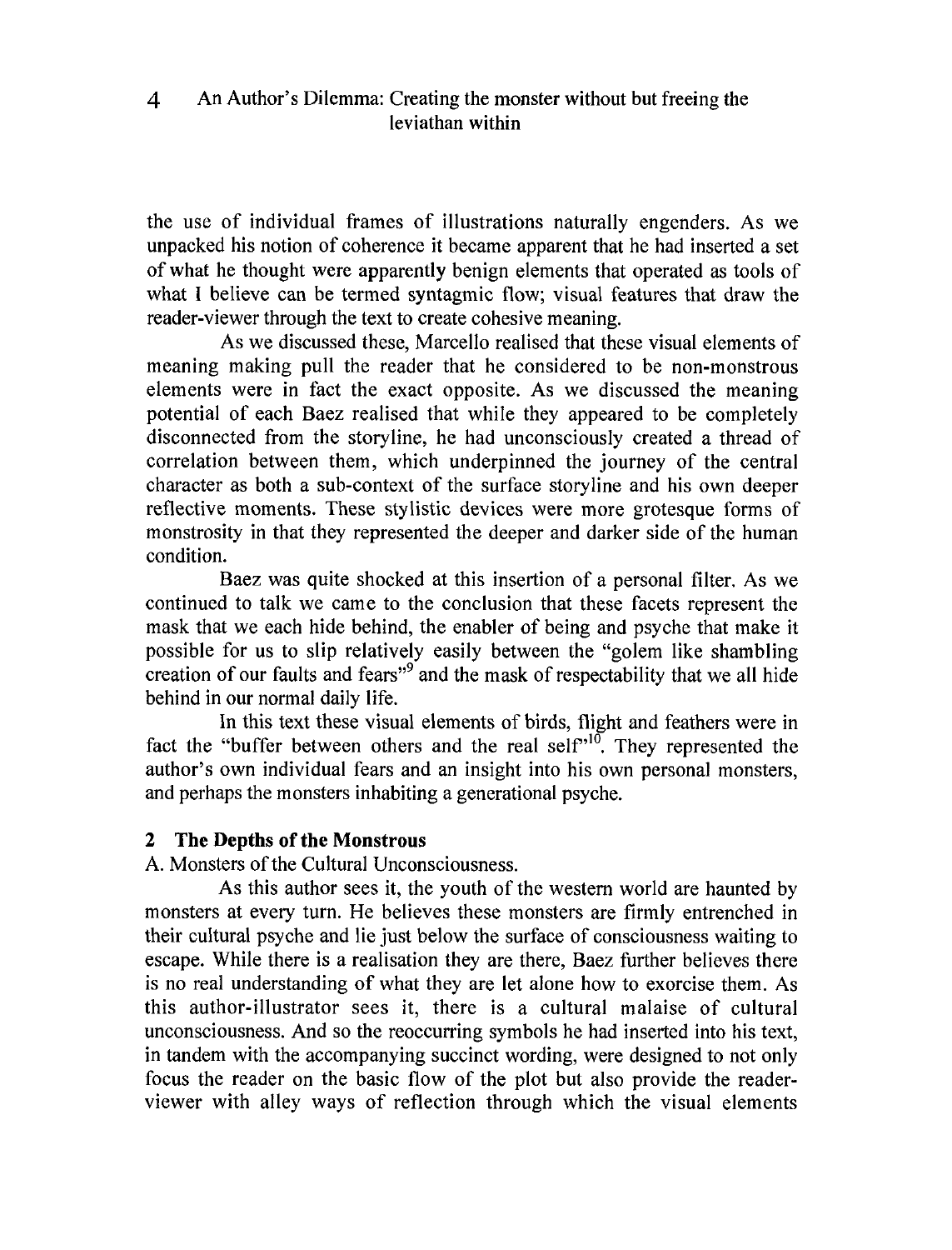subtlety hinted at an understanding of the nature of the monster as a social semiotic, and an insight into the behemoths that inhabit the current adolescent psyche. The primary elements of deliberate metaphor inserted into this text were Lucy's horns, the cat figure, and the ideal of horizon.

As stated previously, the central character of Diabla is Lucy, and while the text and facial visuals reveal that she wants to be something greater than she is, that is a 'rock star', a facet Baez considers to be a generational cultural aspiration, heroic identity or facet of cultural transmission. Baez has drawn her having a petite set of horns and she is the only character who has. Baez inserted this focus on difference, to emphasise the duality of the human psyche. While this admitting this represents his own struggles with identity, Baez'z homed female also represents what he believes are the small indicators o f the larger inner struggle that all humans undergo. For Baez, the horns represent the personal deeper subconscious monsters of identity crisis that inhabit us all, and also show we keep the monsters at bay by ignoring them. As represented in this text there are occasional outbreaks and temporary flashes of this psychical monster, and it this constant battle to control these outbreaks and the polarity created by the inner battle to subdue the constant surfacing of these fears that not only determine our day to day existence but determine our level of personal satisfaction with self. In this case the character Lucy cannot become what she wants, and is unaware of what she truly needs because she firstly has not come to grips with who she is. This inner turmoil with monsters that she knows are alive within but can not fully articulate is also realised visually in that Baez has drawn her so that she never looks directly at the reader of text. In a constant focus of slanted vision and cropped frames, Lucy is also juxtaposed with the uncertainty of the relationship she has with her male counterpart in that he is nearly always looking up, a visual literacy device that in previous research I demonstrated often signifies uncertainty or lack of power. The one being she seems to have genuine contact with is powerless to help her.

In contrast to this direction of gaze, is the focus or vector of her demanding father. Drawn with a hint of the monstrous or demonic, the father would seem to be cast as the "beastly form of fallen grace"<sup>11</sup>. While her father is obviously a key figure in this text and has the demeanour of a haunted being, the text also clearly reveals that he is responsible for much of Lucy's current lack of identity and past problems. The visuals and text reveal that their relationship is fraught with tension and at the end of each interaction beasts within each character are clearly seen to rise. For Lucy the monster that haunts her creates constant inner turmoil.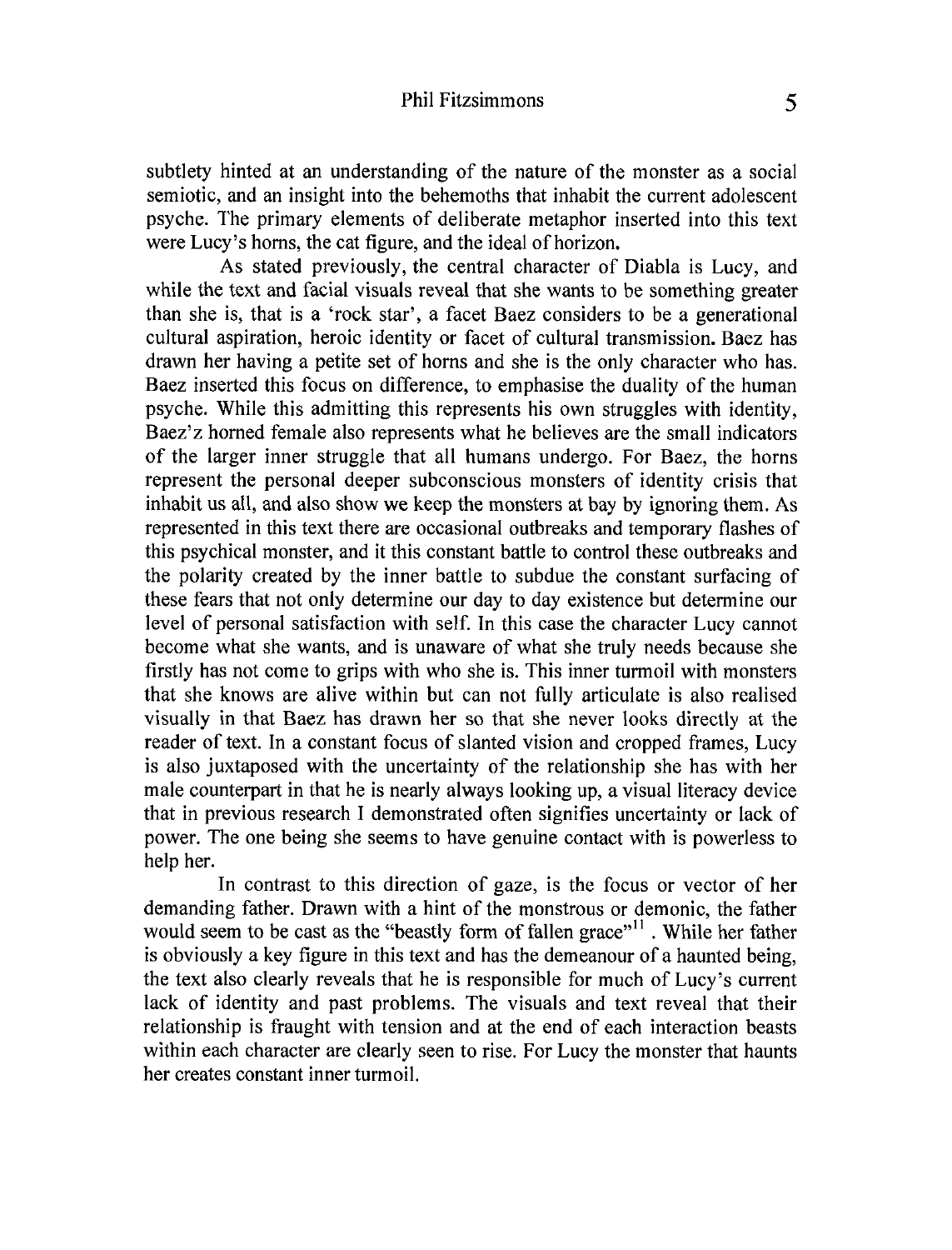Another continually reoccurring motif in this text is the cat, an everpresent watching character. While obviously a major element, this deliberately inserted facet, is always in the background or on the periphery but its role is not immediately clear. Baez would appear to have cast the cat as a "beautiful beast"<sup>12</sup>, a metaphor that Warner contends is often found in metaphoric literature. In contrast to Lucy it has the appearance of beauty without any flaws and ease of movement. In this text this 'beautiful beast' also represents the trickster motif, the being that is "a border breaker, or the creature that shifts between the known and that shadowy world of unknown change."13. Thus the figure acts a counterpoint to Lucy's inability to cope with her world and current situation.

However, the cat also has a secondary illuminative role. Just as Lorenz and Vescy contend that metaphors such as this evokes the "polysemous nature of existence"<sup>14</sup>, it was Baez's intention to draw the reader into seeing the cat as an alter ego, a guide always following as the unknown protector as Lucy can no longer cope with the multitude of competing tensions in her life and slips over the abyss into absolute loneliness. With the loss of all genuine relationships Lucy is portrayed in the final full page spread as sinking into the barrenness of a desert.

It is this final element of the desert that completes Baez's visual and metaphoric symmetry in this text. Chiastic in nature, as I suspect is the nature of all metaphoric literature, while apparently unconnected visually, the symbolic intent of the author was to reveal the fractured and superficial existence that he believes Generation X has fooled themselves into believing is meaningful. Using the frames themselves, the storyline and the metaphoric subtext Baez was attempting to demonstrate that the current external foci of this generation masks a desperate need to find lasting meaning to their lives.

With the opening scene portraying a city with no horizon and the final scene having the depth and definition that only a desert can reveal, Baez was attempting to visually create a sense of excitement and vibrancy of current first world existence while at the same time gently easing the reader into the notion that without a personal existential or spiritual horizon and related set of goals there is no definition. As well as the initial setting showing an expanse of city, Baez cut this scene into three overall frames which looks to some degree like a set of prison bars. His aim was to set the reader's focus on the dual nature of city living. While it offers a great deal of freedom and stimulation, at the same time it amplifies loneliness and isolation. In contrast to the last desert frame that takes up a whole page, Baez decided that the first page should deliberately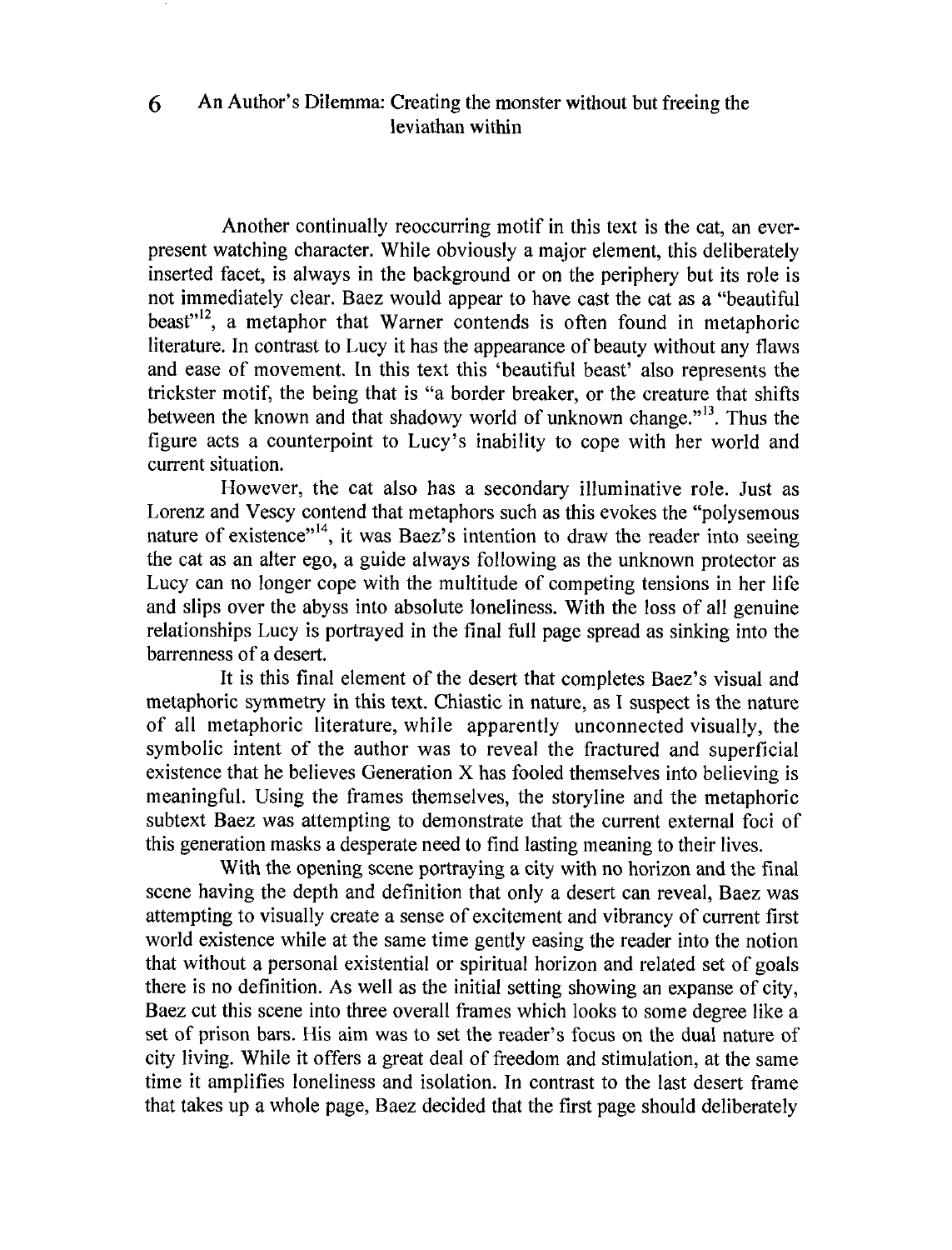highlight the main characters sense of separation in combination with the fracturing of self within an exuberant society.

For Baez, the greatest monster that Generation X has to contend with is the existential angst of not being able to clearly answer the questions of who am I? - Where have I come from and where am 1 going?

As Lucy sinks into the desert sands Baez has drawn her looking down, unaware that in this place of desolation she has for the first time a clear horizon, but she is so caught up in what she thinks is her imminent demise she is unaware that the city in which she thought was her salvation was in fact deceit, and that to give purpose to her life, to find herself and a genuine relationship with another all she has to do is look up. The "journey into the void may be one of death, but it is also one of vision."<sup>15</sup>

#### B. Monsters of the Personal Unconsciousness

As detailed in previous paragraphs, during the unpacking of the creative processes involved in the construction of this novella Baez came to the realisation that he had unconsciously inserted a set of highly personal metaphors that appeared at critical points as a continuos thread in the text. At the central peak of the chiastic structure these disappear. In the central frames when the reader is introduced to Lucy's unloving and demonically drawn father the subtext was lifted to another level as the author's own monsters surfaced.

As the storyline shifted into the personal agony and dilemma of the central character, the visual sub-textual threads reappeared but resurfaced as different motiffs. Having for the first time seen the placement of the falling feather and the falling Lucy; a flying bird and the bird masks; and the appearance of the little girl who looks like Lucy, Baez commented that not only were these a further entre into Lucy's psyche and the monsters she was facing, but represented connections to his own life.

As we spoke it became clear that while he had drawn Lucy as hiding behind a mask of "self advancement and self preservation"<sup>16</sup> he now understood he had drawn his own mask, one of non-disclosure. This nondisclosure in that was a symbolic interface that held at bay his own monsters and operated as a barrier to the articulation of his deepest reflections.

Contending that these were also generational concerns, on a personal level these metaphors whispered trepidation about identity, belonging, spirituality and sexuality. It would appear that Baez also believes that Generation X is a possessed by lurking "beautiful beast" monsters but choose to suppress them by hiding behind masks of superficial beauty alone. The beast within is simply ignored. But there is a cost for this action. Hence, just as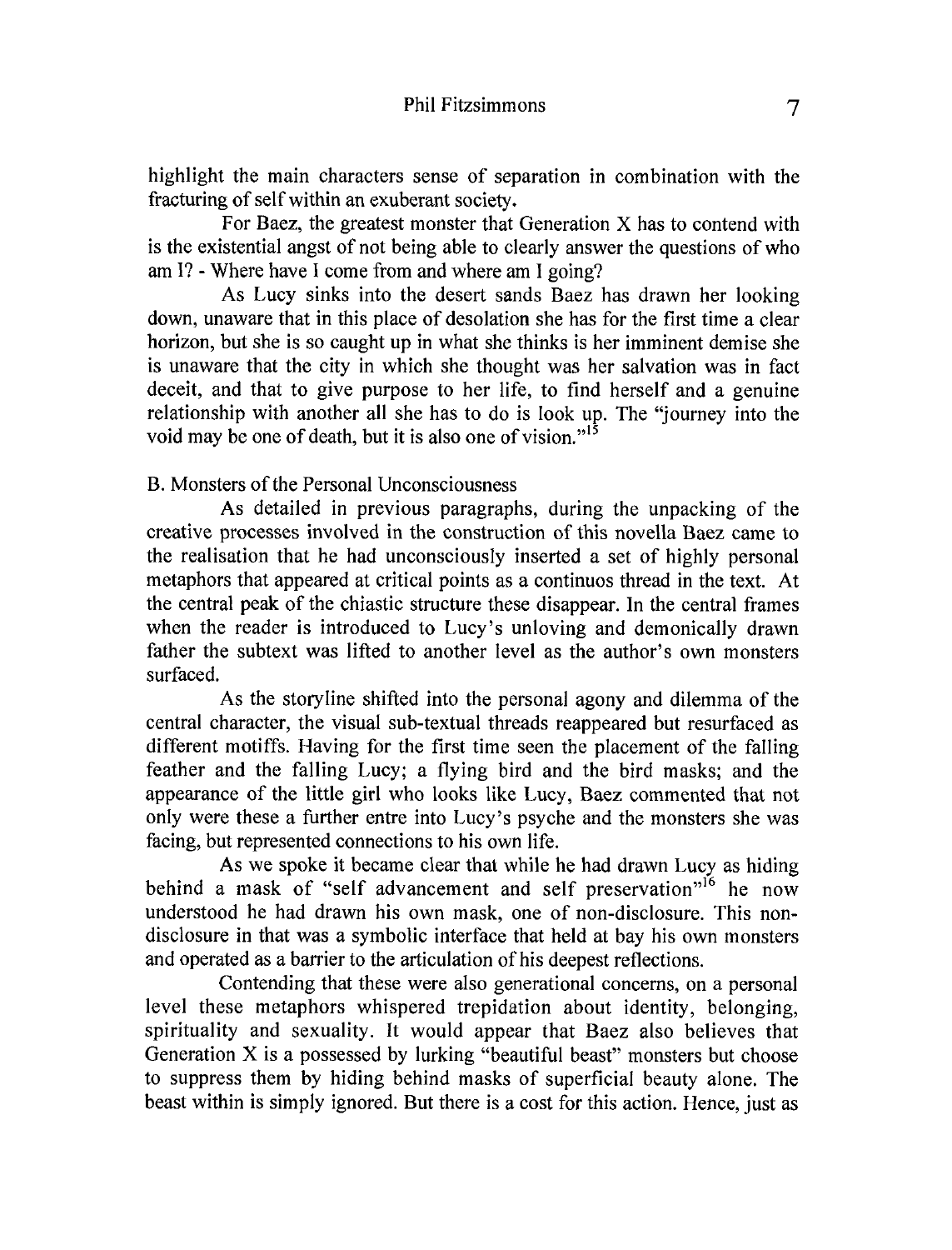in the text there is a theme of falling so to Baez believes that by relying solely on the skin deep this generation is falling into a psychical realm that has dissolvable boundaries or horizons that are transient and fail to satisfy the human hunger or desire to overcome the lurking monster that whispers the notion that the forces which govern life as a whole are capricious at best and nihilist at worst. And so in the last half of the text, Lucy sees the little girl who looks like her but she is always out of reach.

While also representing Lucy's a loss of innocence and desire for the superficial, the implanted visual motiffs also represent what Baez believes is Generation X's, and his own inability to cope with the allure of beauty they are immersed in through the visual media, but in reality they are not truly at ease with. It would seem that rather than denigrating Generation X, Baez believes that the forces within popular culture and advertising has provided a single focus which is in direct opposition to the manner in which they actually think. The images of beauty they are seemingly absorbed in are in fact relics of a previous generation. Lacking the financial or political power to overcome this generational overlap, they have simply cloaked themselves with the mantle or symbols of beauty but subverted the symbols to suit their own particular time and place. Thus there is no one set of factors that determine or classify this group. While they appear to have the trappings of the advertising world that bombards them, closer inspection reveals that they have actually taken on a pastiche, or enmeshed themselves in clothing, music and elements that are external only. They are defined by being ill defined. However, Baez contends that because they have been left with virtually no existential legacy, or a set of belief patterns that manifest themselves in genuine positive change or virtue, they have become to believe in the power of the external pastiche and fallen prey to the belief that what you **fix this.**

Similar to what Walcot has termed the "homelessness of the homeland"<sup>17</sup> Baez also contends that this allure is itself a mask for the predatory nature of sexuality they are confronted with on a daily basis. While they immerse themselves in visual media, and are supposedly comfortable with this world of the screen, the ideals of beauty, truth and a sense of belonging have been distorted or lost in a world where "rather than being less circumscribed by sexuality"18, Generation X may instead be more confused and circumscribed than ever. Baez has also inadvertently created Lucy with this air of the predator by an explicit plot line and inadvertent visual sub-theme in which she is seeking to get what she believes is hers, but her focus continually shifts to the little innocent girl who she can never be again. He also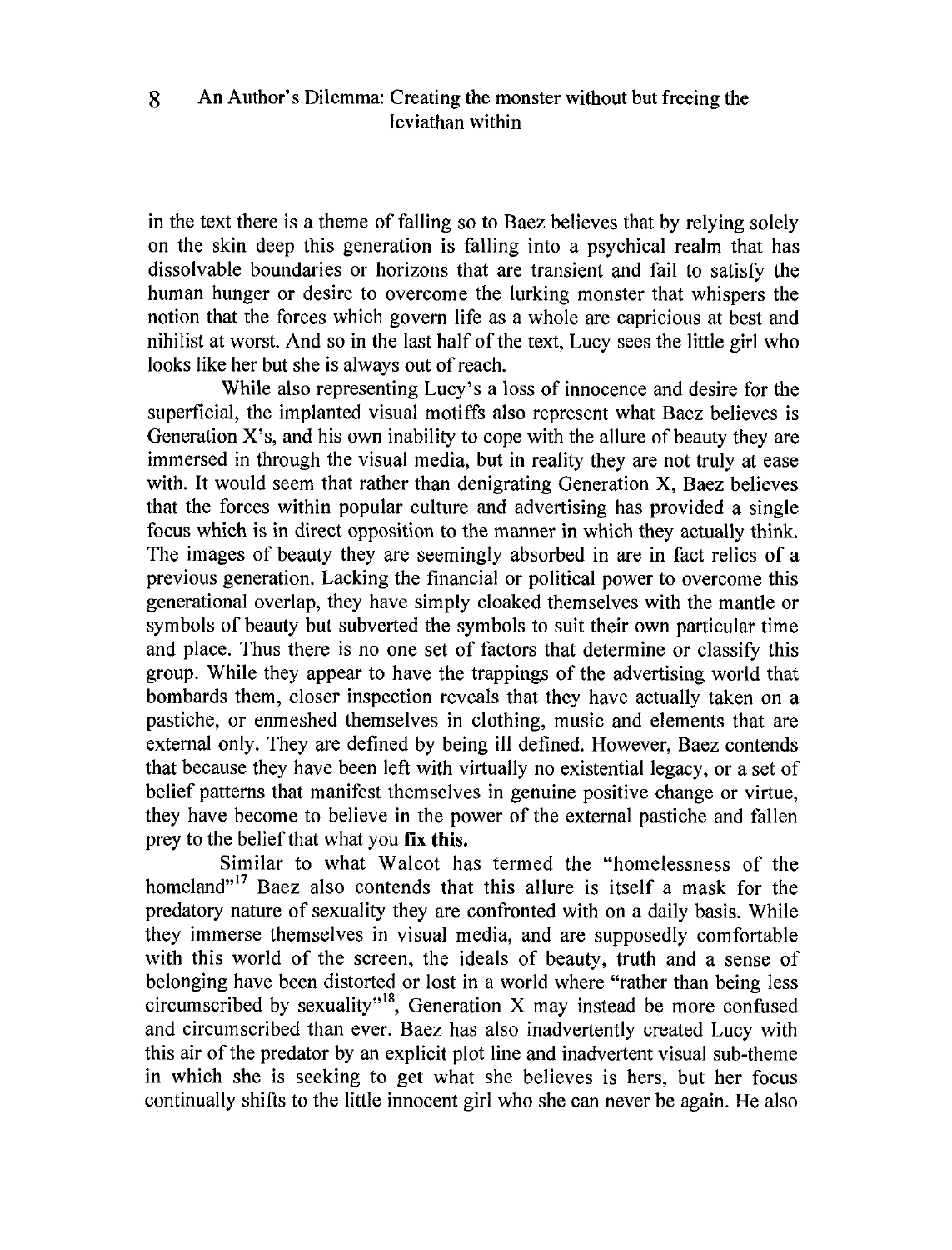views his main characters inability to catch this identical female as metaphor for a generation caught in a time not of their making and caught in a culture that has an inability to cope with transition between the warrant of virtue and the growing false sexual allure of beauty.

# 3 **What Does This Mean?** A **view from education**

If the themes deliberately and subconsciously embedded in this graphic novel represent the fears and concerns of Generation  $X$  then this cohort are not as totally self absorbed as Hinds (2001) and the host of other commentators would have us believe. Rather this cohort would appear o indeed be the "Chameleon Generation"19 and have become this way because they see no opportunity to escape the monsters within and the monsters created by what they perceive to be a society in freefall. If they are engaging with this text type and discourse elements it contains then perhaps the answer to their dilemma could be partly resolved by an education system that recognises that these children are indeed reading, but in a very different manner and for a very different purpose than the linear reading and pointless deconstruction of traditional texts as found in many schools. Perhaps the monsters dwelling within this generation could be partially exorcised by the use of appropriate culturally and community based texts that of themselves act as a mediator between the adults that teach and the students themselves. Only then may the situation exist in schools that allows for this generation genuine engagement

with texts and learning. To conclude using a central metaphor contained in the text discussed in this paper, the term engagement in this sense is to

> Alter what one is and has been, to place the present a risk, and to open the gates of a new city and to make it new  $^{20}$

> was n on-directive, allowed for full disclosure with minimal imput,theraputive

# **Notes**

- <sup>1</sup>**.** Laing. 1969, 39
- 2. Chetwynd, 1982, 9
- 3. Allport, 1937, 25
- 4. Patton, 1990, 39
- 5. Miller, 1988, 56
- 6. Larsen, 1996, 122<br>7. Fitzsimmons. 200
- 7. Fitzsimmons, 2001, 399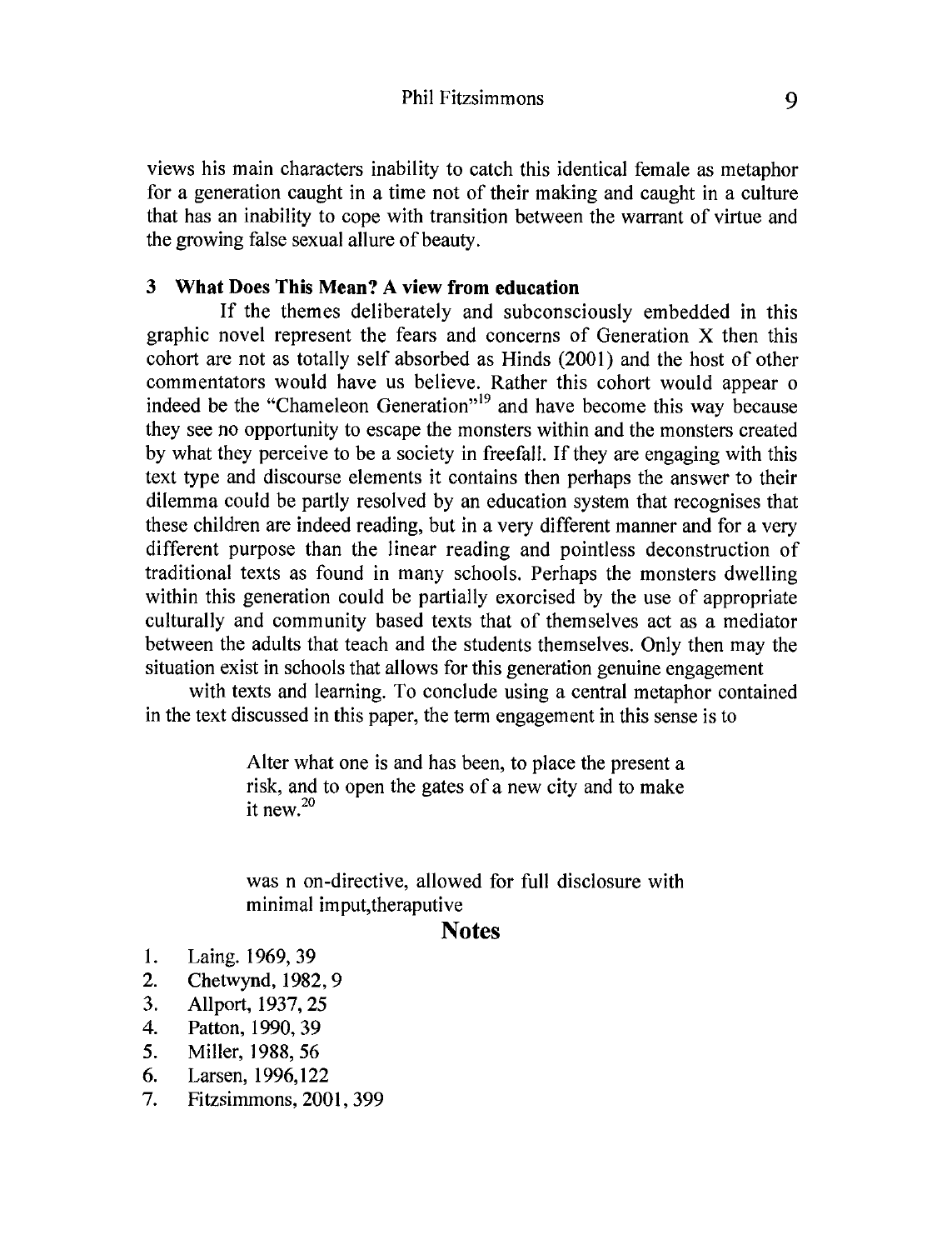- 8. Kittleson,
- 9. Larsen, 1996, 131
- 10. Monte, 1995,200
- 11. Warner, 1995, 72
- 12. Warner, 1995,63
- 13. Hynes, 1997, 39
- 14. Lorenz and Vescy, 1988, 253
- 15. Wieland, 1988,254
- 16. Coupland, 1992, 83
- 17. Walcott, 1990
- 18. Rakoff, 2001, 20
- 19. Coupland, 1992, 86
- 20. Brockheimer, Wang and Olsen, 2002, 297

#### **References**

Allport,G. (1937) Personality: A psychological interpretation, New York: Henry Holt

Brockheimer, J., Wang, M. and Olsen, D.R. (2002) Literacy, narrative and culture, Surrey: Curzon

Chetwynd T. (1982) *Dictionary of symbols*, London: Thorson

Coupland, D. (1992) Generation X: Tales for an accelerated culture, London: Abacus

Fitzsimmons, P. (2001) "New literacies of the third millennium." In *The ongoing development of teacher education: Exchange of ideas, edited by* Tamar Ariav, Anat Keinan and Ruth Zuzosvsky, 382-399, Tel Aviv: Moffat Institute

Hinds, M.D. (2001) Wisdom's gift: Generation X and the problem of printoriented religious education *Religious Education. Decatur,* Fall, 96, 4, 511-528

Hynes, W.J. (1997) Mapping the characteristics of mythic tricksters: A heuristic guide. In *Mythical tricksters figures. Contours, contexts and*